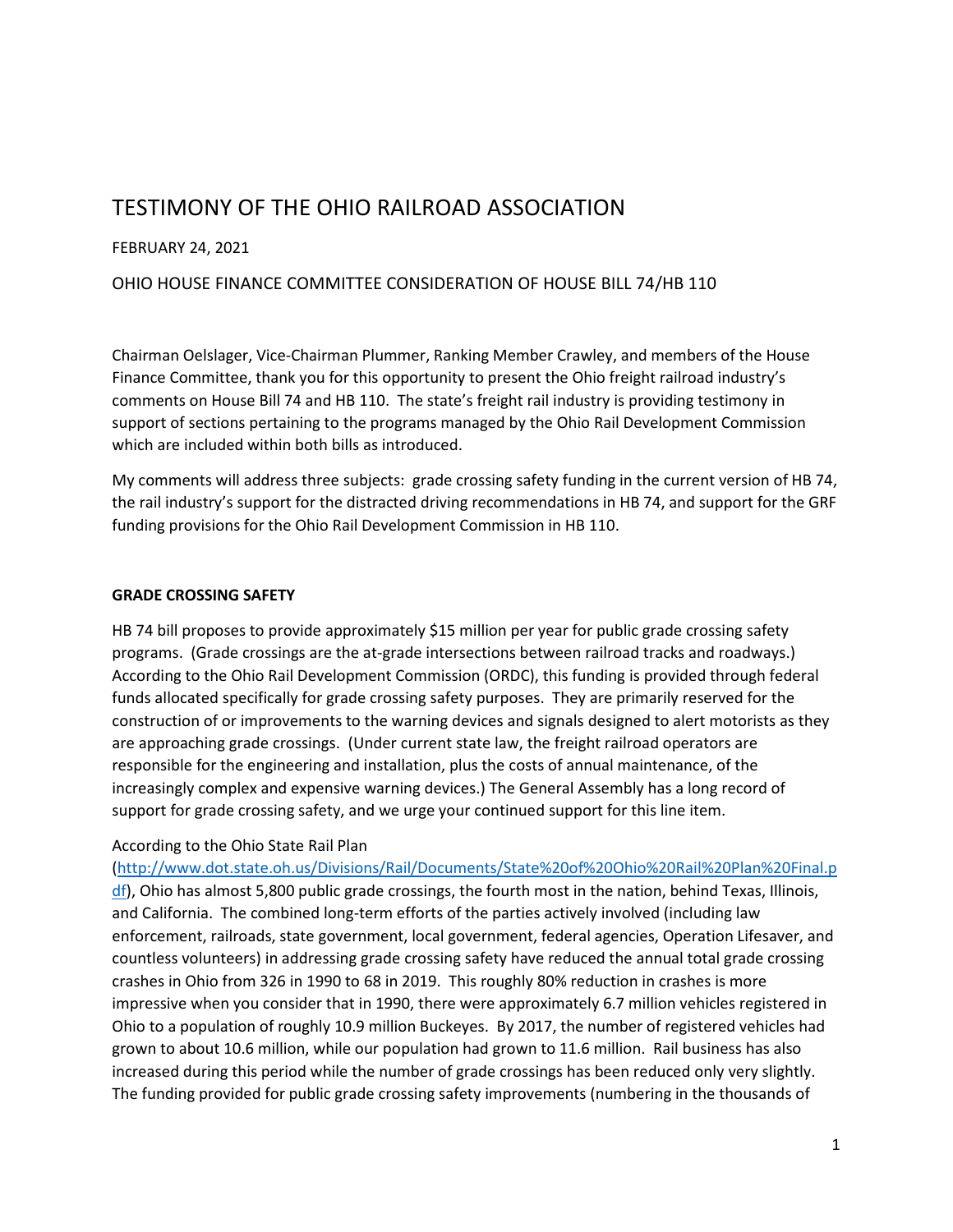crossings over the decades) has clearly been significantly beneficial for public safety. This is a success story, with countless lives saved. And these previous safety investments will continue to save lives in the future.

However, a persistent and troubling aspect of grade crossing safety is the fact that roughly 80% or more of the grade crossing crashes in recent years occur where the public authorities have installed active warning devices (lights and gates; for example, in 2017, 56 of the 68 crashes were at locations with gates and/or flashing lights). This is not just an Ohio issue. National efforts are focused on investigating this situation and searching for a solution to further reduce overall crashes, and the persistently high percentage occurring at what should be the least hazardous crossings.

#### **DISTRACTED DRIVING**

The Ohio Railroad Association is a member of Governor DeWine's Traffic Safety Council, managed through the Ohio Department of Public Safety. Like others who are members of the Council, we want to add our support for language in HB 74 that would encourage the reduction of distracted driving behavior. The hundreds of millions of public dollars spent to ensure every driver is as safe as possible are devalued when drivers are looking down at a phone instead of up at the road ahead. Via testimony already presented before this committee, you have seen the shocking numbers associated with distracted driving, and we all continue to see reports of crashes where distracted driving was believed to be the proximate cause. We encourage Ohio to join the many other states that have such a law on their books.

#### **HB 110**

I want to also take a moment to share industry support for the proposed ORDC budget provisions in HB 110. While funding in HB 74 addresses public grade crossing safety programs, the funding in HB 110 is specific to the ORDC's support for economic development and rail infrastructure assistance. The \$2 million dollars that is provided is consistent with recent allocations, and that funding supported 39 projects over the 2019-2020 biennium, with half of those projects directly involving freight railroad company infrastructure, such as yard expansions, track rehabilitation, and bridge repairs. The remaining eighteen projects (18) funded freight rail infrastructure improvements on property owned by nonrailroad businesses that depend on rail service for their business plan. In all cases, these investments are "in the ground" in Ohio, demonstrating a commitment to the state and community, and because of the capital-intensive nature of railroading, reflecting the business' long-term optimism for success. From steel manufacturing to agribusiness and mining to logistics, these eighteen businesses attributed the funding provided by the ORDC with an important assist in the creation or retention of approximately 1,800 Ohio jobs. The funding provided in HB 110 will continue to allow the ORDC to perform its important economic development mission while also ensuring that Ohio's rail infrastructure can meet the needs of Ohio businesses, and the communities that rely on those businesses.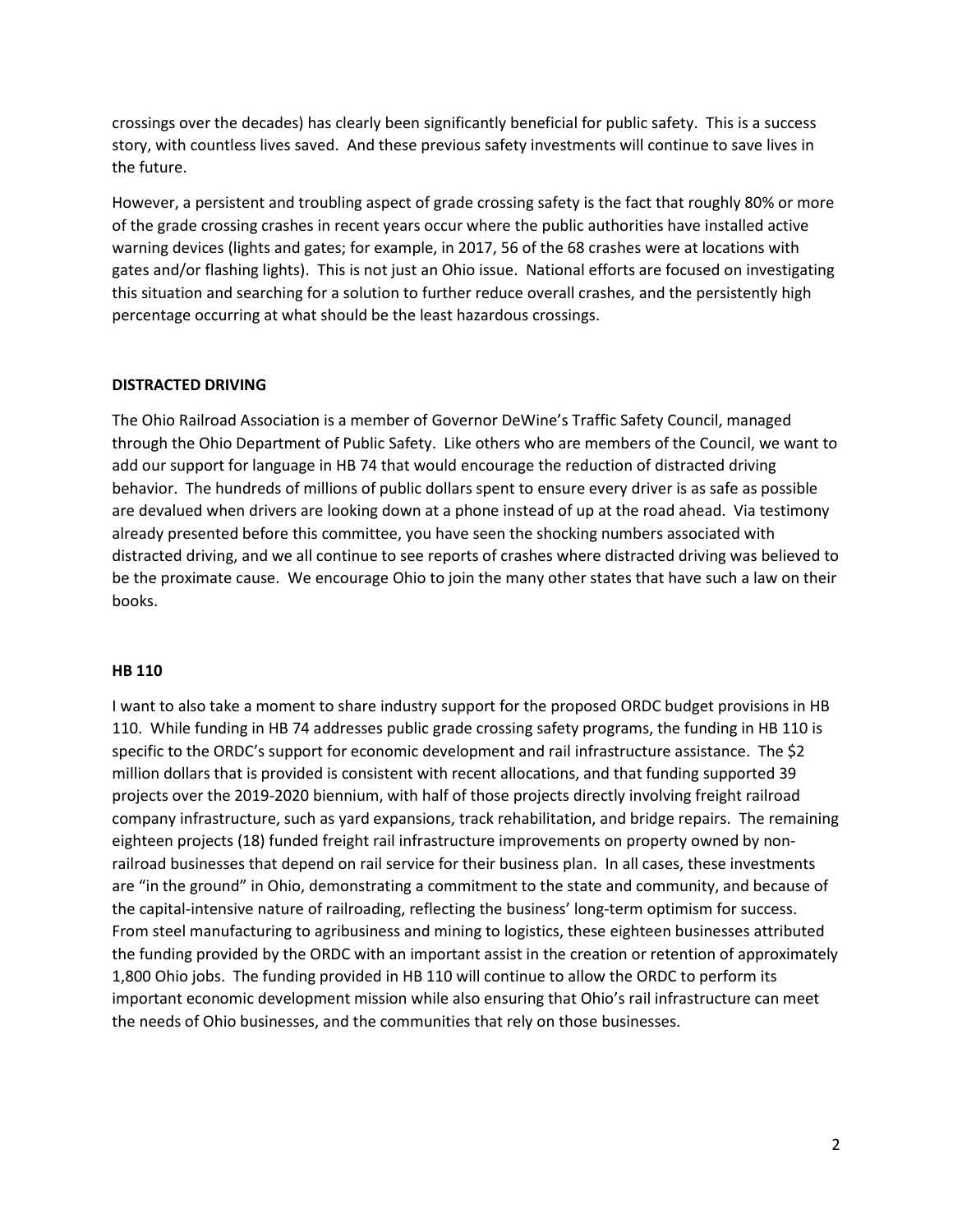In closing, I would like to share third-party observations about the important and committed role freight rail serves in Ohio's economy. Recently, The American Society of Civil Engineers released their first evaluation of Ohio's overall infrastructure in twelve years, referring to their review as an "Infrastructure Report Card". Ohio's overall grade was a C-, and you can access the report here - <https://www.infrastructurereportcard.org/cat-item/rail/> . The *Cleveland Plain Dealer* and many other Ohio news sources reported on this study, and here is what the *P-D* had to say about Ohio's rail grade, a B, which was the highest grade obtained among the sixteen infrastructure categories reviewed.

# *Rail: B*

*Rail received the top grade out of all 16 categories, with solid waste earning the second-highest grade of a B-. Hebebrand said a reason rail graded well was because of investments made during the past decade. One key investment was that all Class I railroads, the ones that make up the majority of the nation's rail infrastructure, recently put in positive train control to stop trains remotely in case of a problem.*

*"Hopefully, it will save lives," Hebebrand said. "That was a huge investment by the Class I railroads across the country."*

*According to the state's report card, Ohio ranks fourth in the nation for total miles of track with 5,188. The state's freight railroads also carry 289 million tons of freight a year.*

And here is another perspective on the critical role freight railroads play in the state's economy.

# *Excerpt from the 2019 Ohio State Rail Plan:*

"Ohio has an extensive rail network that is closely integrated with the state's economy. At 5,187 miles, Ohio's network of active rail lines is the fourth most extensive in the nation, only behind that of Texas, Illinois, and California. Because Ohio is geographically much smaller than either Texas or California, its rail network is more concentrated. Rail infrastructure (unlike highway infrastructure) is often sold or abandoned if its use does not justify the costs to maintain and operate. If Ohio businesses did not use the rail network, it would not be as extensive. The high mileage of rail lines in Ohio reflects the close integration of rail with Ohio's economy. Including the impact of employee spending and spending across industries, the freight rail industry contributes \$2.8 billion to Ohio's economy annually.

Rail service in Ohio competes more closely with trucking than in other parts of the country. Where the average rail shipment distance nationwide is 1,033 miles, the average shipment distance to or from Ohio is estimated to be 619 miles. Less than 25 percent of the ton-miles originating or terminating in Ohio (compared to 55 percent nationwide) are in shipments of over 60 carloads. Because the average length of haul is shorter and the average number of carloads per shipment is fewer, railroads shipping to and from Ohio compete more closely with trucking than elsewhere, all else being equal."

The Ohio Railroad Association and its members support a fair and competitive multi-modal freight marketplace in Ohio. The forty-one freight railroads operating across Ohio invest tens of millions of dollars every year to maintain and improve their own properties and assets, properties and assets used to ensure safe and efficient rail freight transportation is available to Ohio's many industries. We appreciate the partnership with the State of Ohio in our continuing work to provide freight rail services in support of Ohio's diverse economy.